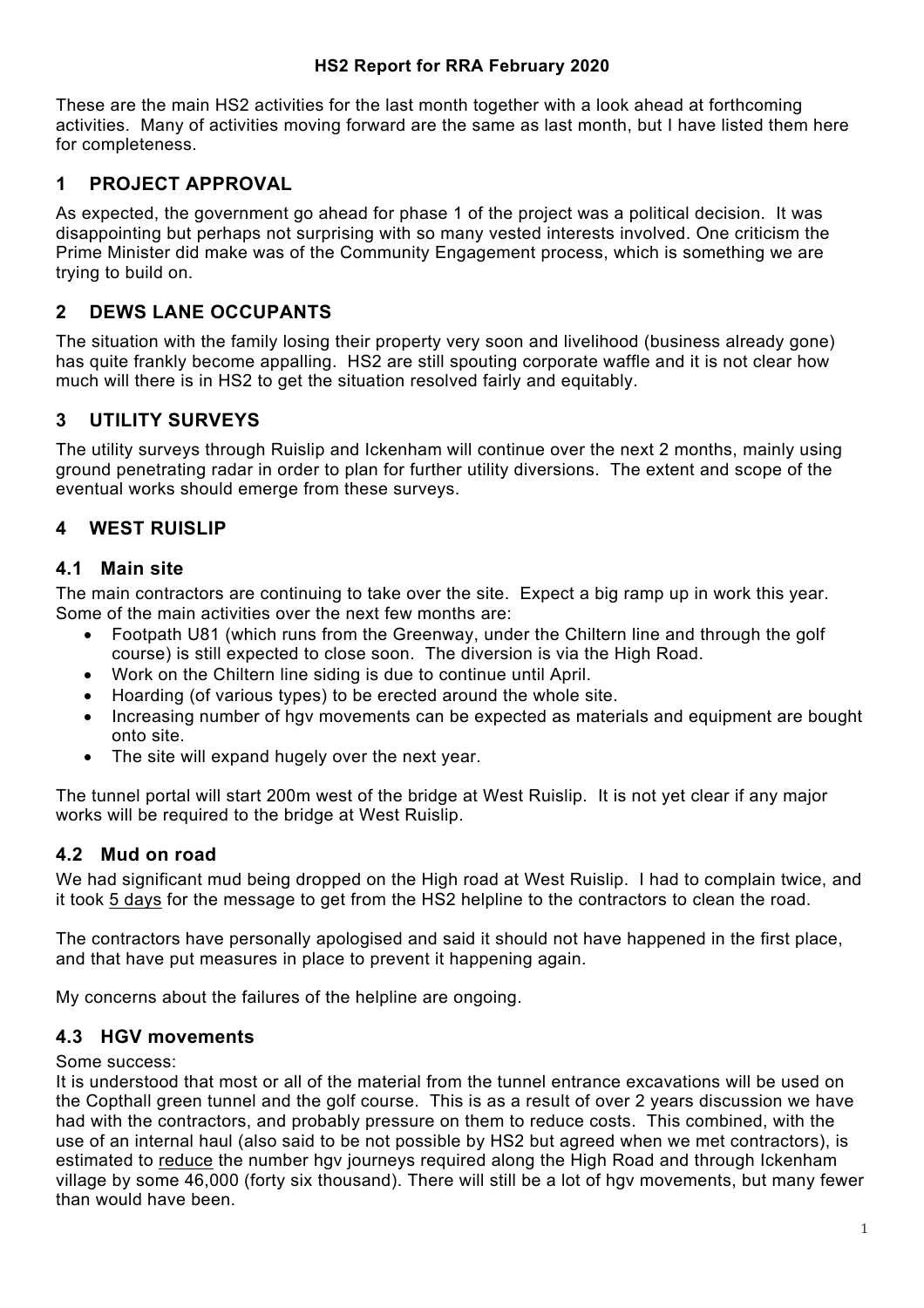The plans also show a reduction in maximum hgv movements at Swakeleys roundabout from the 550 in the act down to 420 per day.

# **5 BREAKSPEAR ROAD SOUTH**

Repeated concerns have been raised about the works increasing the flood risk to a number of houses along BRS.

Also the road surface is continuing to degrade, which will only be made worse by HS2 traffic

# **6 HARVIL ROAD**

Land possessions and evictions will be continuing. HS2 say their legal processes mean they are unable to give us advance notice. We have complained (again) about the lack of publicity for their pop-up drop in sessions.

### **7 COLNE VALLEY VIADUCT**

Load test pilings for the CVV will be starting in April.

# **8 HAREFIELD**

The main works for diverting the national grid pylon route has started. Unfortunately the plan involves the destruction of around 100 mature trees. This is being reviewed.

### **9 HOAC**

Apart from taking possession of the HOAC area, HS2 have washed their hands of all responsibility for relocating HOAC. This is now with LBH.

A new access road will be constructed just south of Dews Lane.

## **10 ULTILITY SUPPLIES FOR THE TBM**

#### **10.1 Power**

We were aware that it is planned to dig up the roads from Rayners Lane to West Ruislip for the TBM (Tunnel Boring Machines) power supply. This is now expected to start from April and will last around a year to 18 months.

#### **10.2 Water – new requirement**

However it has emerged that HS2 also need a new water supply to be run along Kingsend, through the White Bear roundabout and along the High Road to west Ruislip for the TBMs. The community engagement team were not even aware of this (I spotted it in the planning application submitted to LBH). I am pressing very strongly that the power and water supplies be coordinated for installation at the same time as each other along the High road. Otherwise the traffic disruption (currently planned to be 90 days) would probably double, and the cost to HS2 increase dramatically.

# **11 CODE OF CONSTRUCTION PRACTICE (COCP)**

Adherence to the CoCP is a problem area being followed up.

# **12 ARCHAEOLOGICAL SURVEYS**

Archaeological surveys are currently stalled due to the bad weather. We are being offered a site visit when the weather clears up.

#### **13 PRESSURE MEETINGS**

We (the local campaigners) are trying to put pressure on HS2 to improve their community engagement from all angles. Meetings are being planned, or have happened, with:

- Boris Johnson MP
- David Simmonds MP